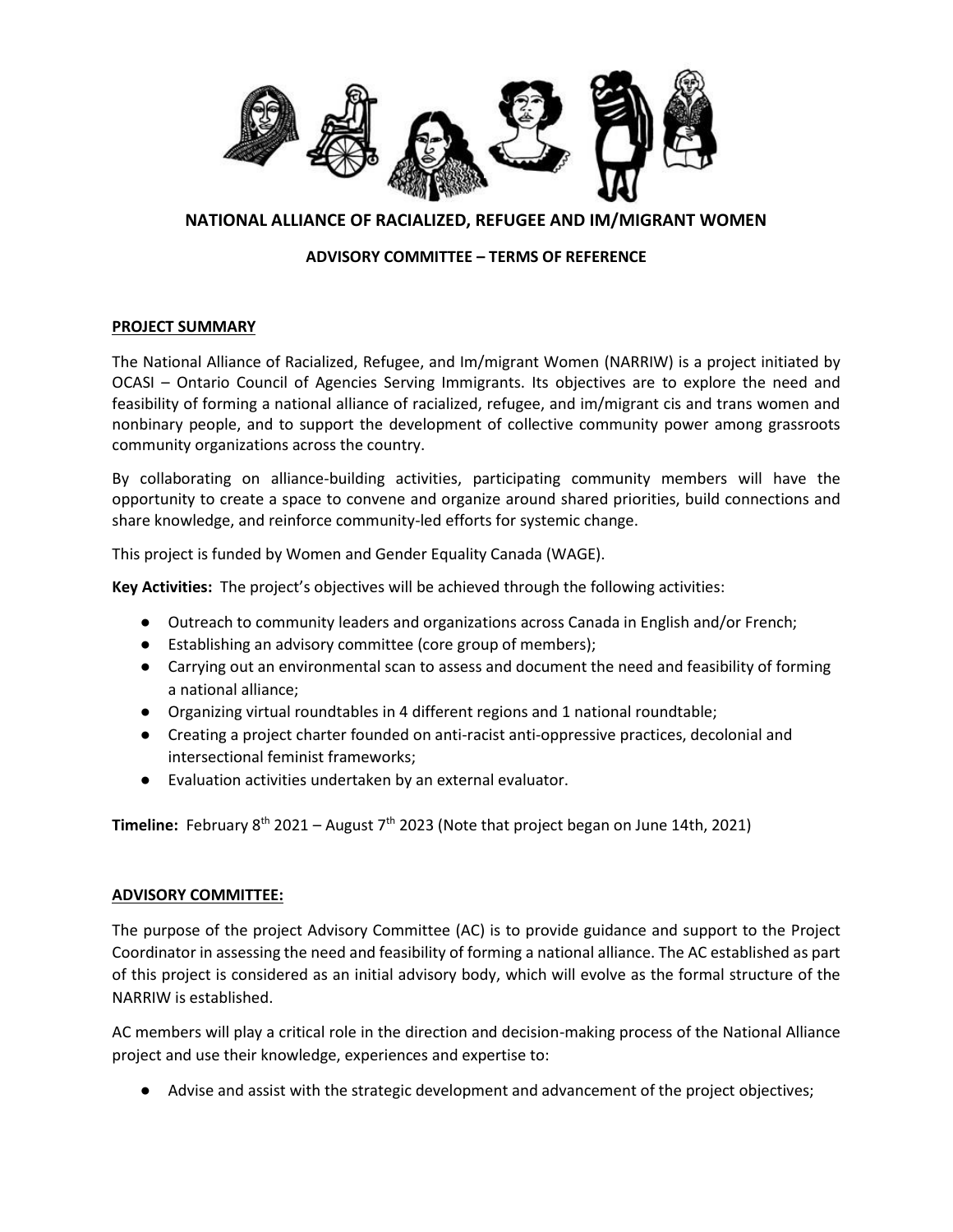- Collaborate and participate in the implementation of project activities and actions, such as the regional and national roundtables;
- Identify and/or share information and opportunities to foster collaboration and exchange among members.

### **Composition & Selection Process**

The AC is composed of 12 members who are representative of the different communities across the country that the project seeks to engage and are affiliated with a community organization/group. One advisory committee seat is reserved for an OCASI staff person, other than the Project Coordinator.

Community members interested in joining the AC can nominate themselves by submitting an application. Applications will be accepted on a rolling basis while there are seats available on the advisory and will be reviewed by the Project Coordinator and other AC members as those applications are received and accepted. Selections will be based on regional representation and other experiences or qualities deemed relevant to the composition of the advisory.

Members agree to participate on a voluntary basis for at least one 12-month term, with the possibility of renewal.

### **Meetings**

The AC will commit to a minimum of 6 virtual meetings per year. Special meetings may be called for the planning and realization of specific project activities or actions. The Alliance Project Coordinator will organize the schedule of meetings, provide the virtual meeting platform, and chair the meetings. Meetings will be bilingual (French and English) to facilitate participation from both English-speaking and French-Speaking AC members. Documents will be accessible in both official languages and provided to participants in a timely manner.

## **Guidelines for Participation:**

To fulfill their role, AC members are expected to attend and actively participate in committee meetings, and maintain correspondence with the Project Coordinator and other AC members as needed. Members who must miss a regularly scheduled meeting are asked to notify the members in advance. If they cannot personally attend, members have the option of sending a colleague to attend in their place with notice to the Coordinator.

In addition to scheduled meetings, AC members should expect to spend 2-3 hours per month or a reasonable amount of time per activity to carry out their responsibilities

## **Decision-making Processes and Accountability:**

AC members will work collaboratively to accomplish the committee's mandate. When possible, decisions will be made by consensus. When voting is necessary, a majority vote will suffice. Quorum is reached at 7 members.

Members demonstrate accountability by attending and preparing for meetings, making timely decisions so as not to hold up project progress, and by acting respectfully and openly towards other AC members, community members, and the Project Coordinator.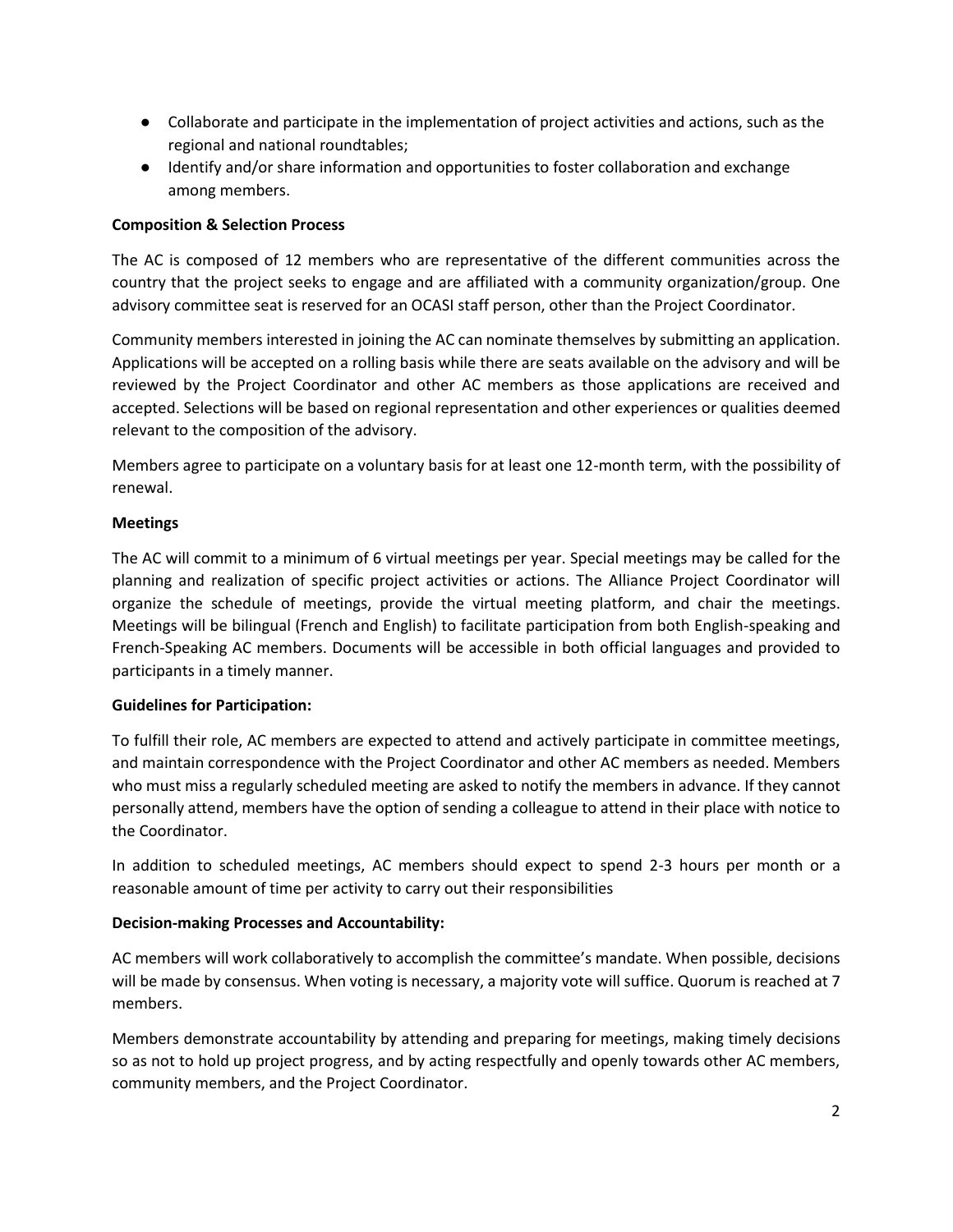Members who miss three meetings consecutively in a year without notice will be considered as resigned and a new member will be selected to take their place.

### **Conflict of Interests:**

All members of the Advisory Committee are expected to uphold the highest standards of integrity and avoid real or perceived conflicts of interest.

#### **GUIDING PRINCIPLES**

The National Alliance of Racialized, Refugee, and Im/migrant Women project is founded on Anti-Racist and Anti-Oppressive practices, and intersectional feminist and decolonial/anti-colonial frameworks. These principles and practices are intended to inform and shape the process, outcomes, and relationships developed during the course of the project. They can be defined as follows:

**Anti-Racist and Anti-Oppressive (ARAO)** practices work to challenge, prevent, eliminate, and change the values, structures, policies, programs, actions, and behaviours that perpetuate racism and oppression, and in particular Anti-Black racism in our society.

**Intersectional feminism** asserts that gender equity cannot be reached without understanding how the systems holding power in our society exclude and oppress certain women because of their multiple and intersecting identities. In practice, intersectional feminism requires challenging and resisting the systems, institutions, and cultural traditions that dismiss the experiences of women on the margins, such as indigenous, Black and racialized, disabled, im/migrant, transwomen and LGBTQ2+ identified people.

**Decolonial** and **anti-colonial** frameworks acknowledge the violence and genocide perpetrated under colonialism and settler-colonialism towards indigenous peoples in Canada and in the Global South. Decolonialization is the intentional process of working to oppose, challenge, and replace colonial oppression in its many shapes and forms in our society and relationships. Committing to decolonial practices means acting in concrete ways to resist colonial oppression in solidarity and support of indigenous communities.

#### **PROJECT COORDINATION:**

The primary role of the Project Coordinator is to advance the project's objectives through the organizing, planning, and implementation of its key activities under the guidance of the Advisory Committee and OCASI. It is the Coordinator's responsibility to complete the deliverables requested by WAGE, such as the Environmental Scan Report, Communications Strategy and Final Report. The Project Coordinator will also liaise, support, and facilitate communication among community members, the advisory committee, external evaluators, and other relevant parties.

#### **OCASI's Role:**

OCASI is playing an organizing and convening role in this project. OCASI recognizes the important work being done by frontline service providers, grassroots organizations, and other community-led movements across the country working on gender and racial equity, and im/migrant rights. OCASI aims to support the convergence of these groups towards the building of a national alliance/network, which would eventually be self-sustaining and self-articulating.